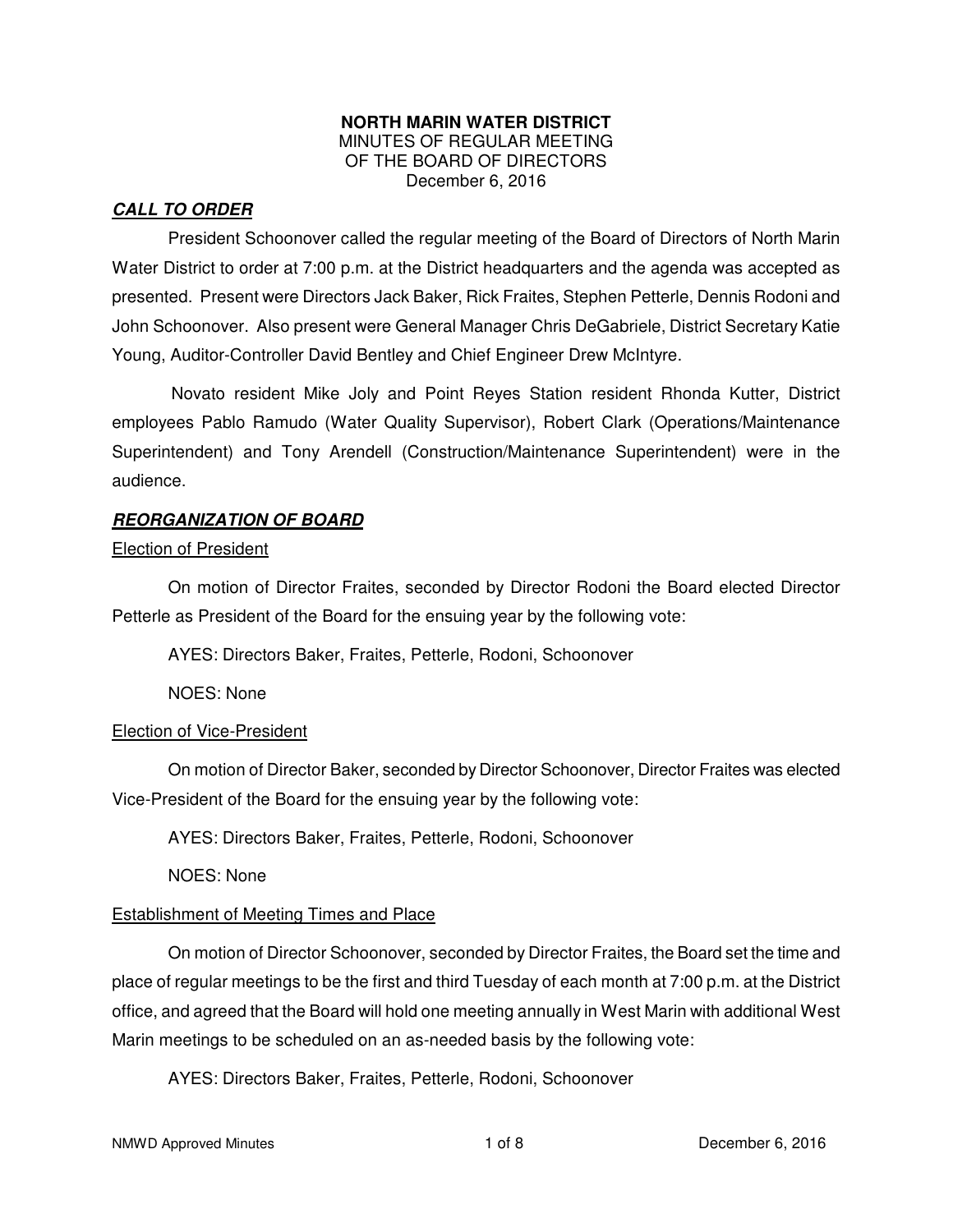#### NOES: None

#### Establishes the Manner of Calling Special Meetings

On motion of Director Schoonover, seconded by Director Baker, the Board approved special meetings of the Board to be held as provided in Section 54956 of the Government Code by the following vote:

AYES: Directors Baker, Fraites, Petterle, Rodoni, Schoonover

NOES: None

### Appointment of District Officers

 On motion of Director Schoonover, seconded by Director Baker, the following District officers were appointed for the ensuing year: Chris DeGabriele, General Manager; Katie Young, District Secretary; David L. Bentley, Auditor-Controller; and Drew McIntyre, Chief Engineer by the following vote:

AYES: Directors Baker, Fraites, Petterle, Rodoni, Schoonover

NOES: None

### Confirm Board Meeting Schedule for 2017

 On motion of Director Schoonover, seconded by Director Baker, the Board accepted the proposed meeting schedule for the 2016 calendar year with the understanding that the calendar may be adjusted as needed by the following vote:

AYES: Directors Baker, Fraites, Petterle, Rodoni, Schoonover

NOES: None

#### Committee Appointments

 President Petterle stated that he will take committee appointments into consideration and will return to the Board with his recommendations at a future meeting.

#### **MINUTES**

 On motion of Director Fraites, seconded by Director Baker the Board approved the minutes from the previous meeting as presented by the following vote:

AYES: Director Baker, Fraites, Petterle, Rodoni and Schoonover

NOES: None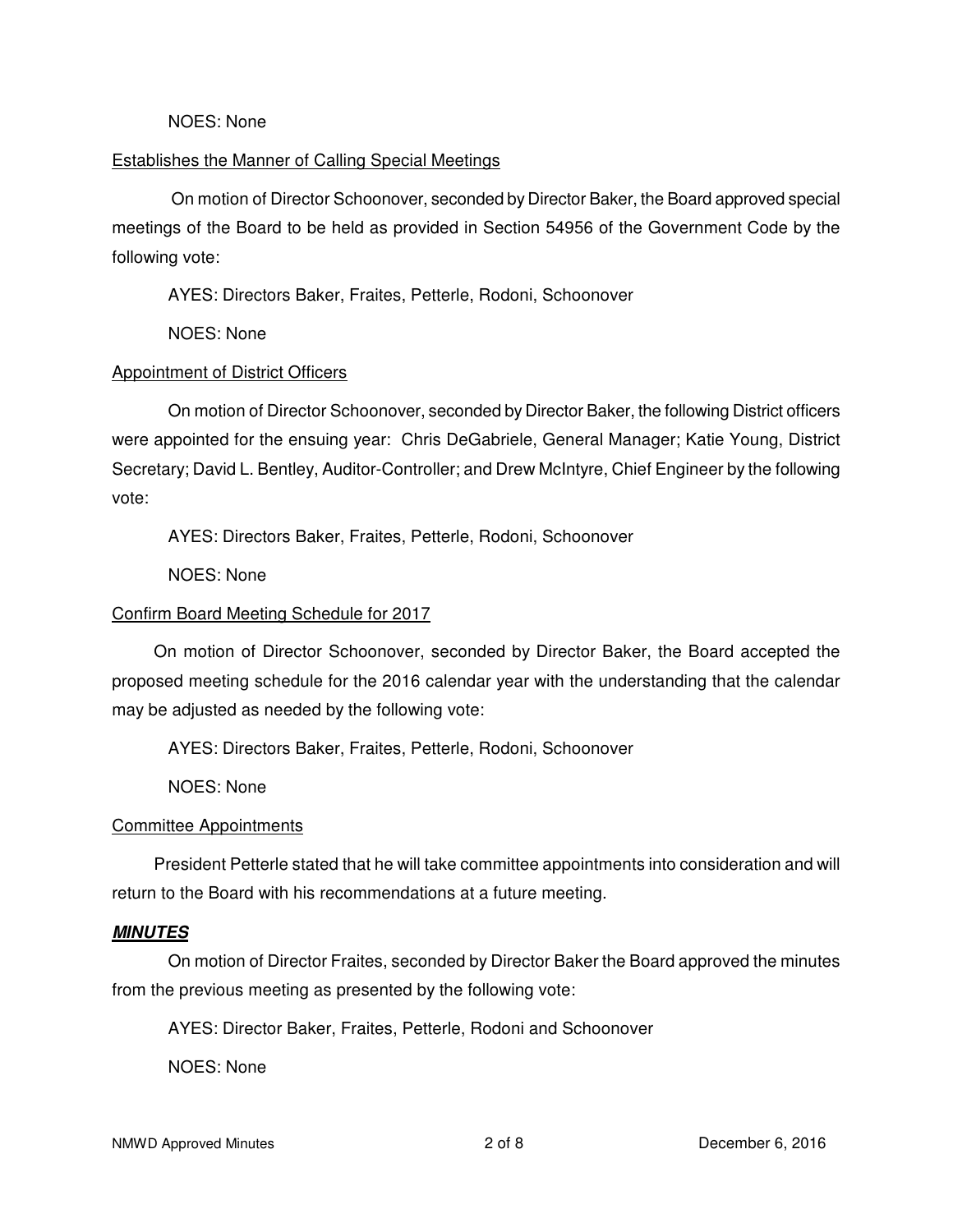### **GENERAL MANAGER'S REPORT**

#### ACWA Conference

 Mr. DeGabriele advised the Board that he and Drew McIntyre attended the ACWA Conference last Wednesday and Thursday. He noted that David Bentley also attended from Tuesday to Friday and Pablo Ramudo attended on Tuesday and Wednesday. He informed the Board that the Conference was very topical and it highlighted Sonoma County Water Agency's work with the SCRIPPS Institute, DWR, NOAA and others on atmospheric rivers research including the Forecast Informed Reservoir Operations effort at Lake Mendocino. He advised that there was also a timely presentation on the Water Conservation Framework that he will discuss on tonight's agenda (Item #13) and informed the Board that the District was awarded the Region 1 Outstanding Outreach Participation award.

#### District Holiday Party

 Mr. DeGabriele reminded the Board that the District holiday party is this Saturday at the Petaluma Elks Lodge.

 Director Rodoni inquired about the status of the potential Chief Engineer candidate. Mr. DeGabriele replied that the candidate has accepted and signed an offer letter, that his medical physical and drug screening is scheduled this week, and that the public disclosure can occur subsequent to successful completion of those remaining items.

#### **OPEN TIME**

President Petterle asked if anyone in the audience wished to bring up an item not on the agenda and the following items were discussed:

Novato Resident, Mike Joly congratulated Director Petterle and Director Fraites for taking on the Board leadership roles for the next year.

#### **STAFF / DIRECTORS' REPORTS**

President Petterle asked if staff or Directors wished to bring up an item not on the agenda and the following items were discussed:

 Drew McIntyre advised that only one bid had been received for the Norman Tank Rehabilitation Project which is part of the Recycled Water Central Service Area Expansion. He stated that five prime contractors and over 10 total contractors had taken out plans for the project so staff was disappointed that only one bid was received. He informed the Board that the bid documents are now being reviewed and other potential bidders contacted to determine the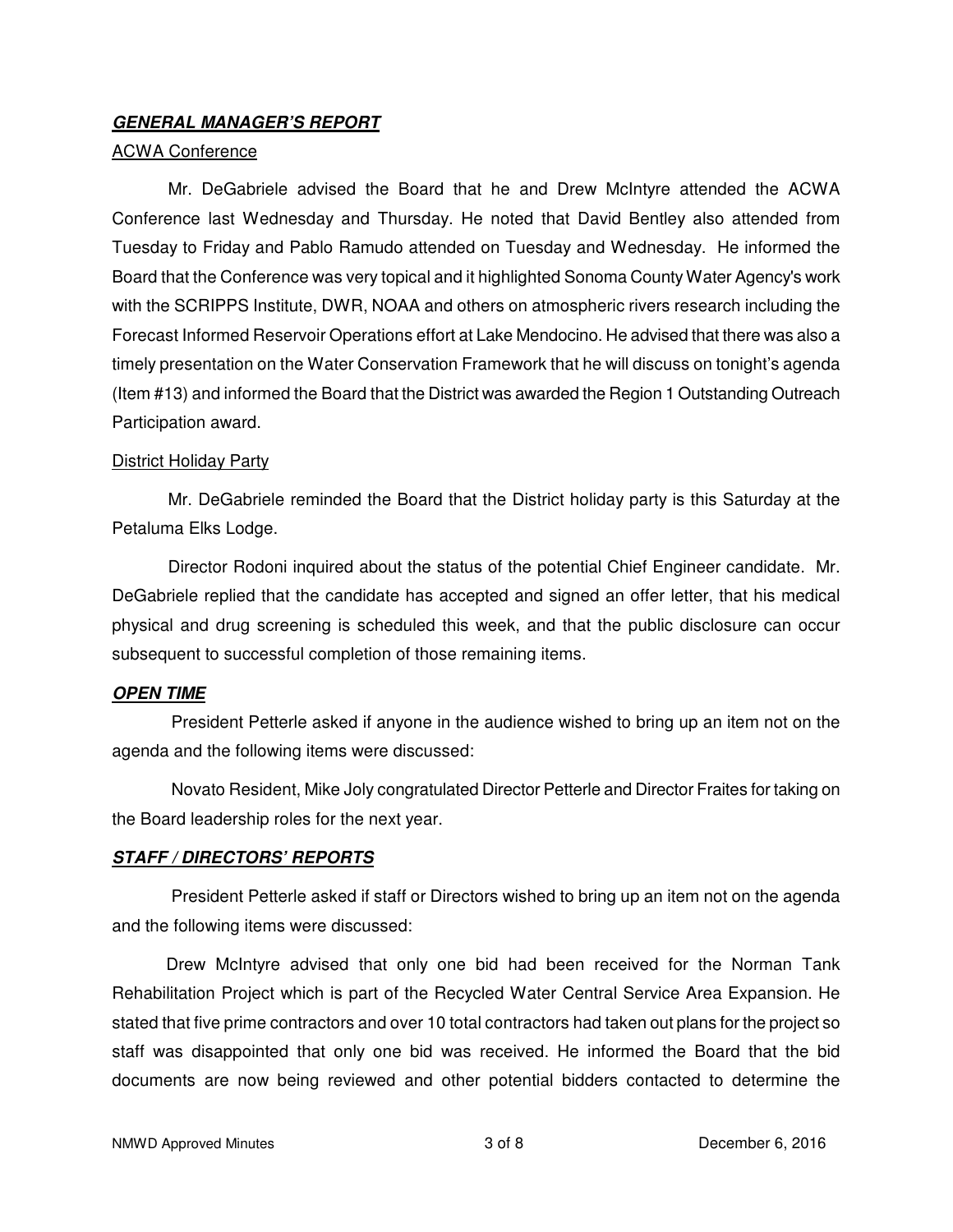reasoning for the limited response. He noted that current indications are that the limited number of specialty tank contractors are very busy in Southern California at this time.

 Director Baker inquired about the Recycled Water Central Service Area Expansion Project pipeline routing. Mr. McIntyre replied that the West Project is now under construction using both open cut and trenchless techniques depending on the location and that the pipeline crossing Inn Marin will be installed with trenchless methods and the fused pipe for that installation is now stored along the CalTrans bike path. Mr. McIntyre also advised that the District website has infomraton on the project an link to a regularly updated project blog.

## **CONSENT CALENDAR**

On the motion of Director Schoonover, seconded by Director Baker the Board approved the following items on the consent calendar by the following vote:

AYES: Director Baker, Fraites, Petterle, Rodoni and Schoonover

NOES: None

# **GRAZING LEASE AGREEMENTS LEVERONI/GROSSI**

 The Board approved new grazing lease agreements with Leveroni and the Grossi Dairy. Leveroni leases 27 acres enabling 26 animal months of grazing and the Grossi Dairy leases 2 parcels totaling 119 acres for 105 animal months of grazing. The lease agreements extend through October 31, 2018.

# **FINAL ANNUAL REPORT**

The Board approved the final annual report for Fiscal Year 2015/16.

# **INFORMATION ITEMS**

# **FIRST QUARTER FY 16/17 – WATER QUALITY REPORT**

Mr. Ramudo provided the Board with the First Quarter FY16/17 Water Quality Report. He stated that Stafford Lake water was used as a source of drinking water throughout the first quarter. Water quality was monitored on a weekly basis for chemical and mineral components as well as microbiological activity. He advised the Board that algae from the raw water intake were identified and enumerated and that algae numbers were high as is typical in the summer months. He noted that there were no complaints of taste and odor attributable to algae compounds during the quarter. Mr. Ramudo stated that monitoring for the compounds responsible for objectionable tastes and odors showed that the raw water concentration of geosmin was above the threshold for odor (10 nanograms per liter) for most of the quarter. He advised the Board that the removal of the compounds was really effective with new granular activated carbon (GAC) installed.

Director Fraites asked if the GAC loses its capacity over time. Mr. Ramudo said that staff can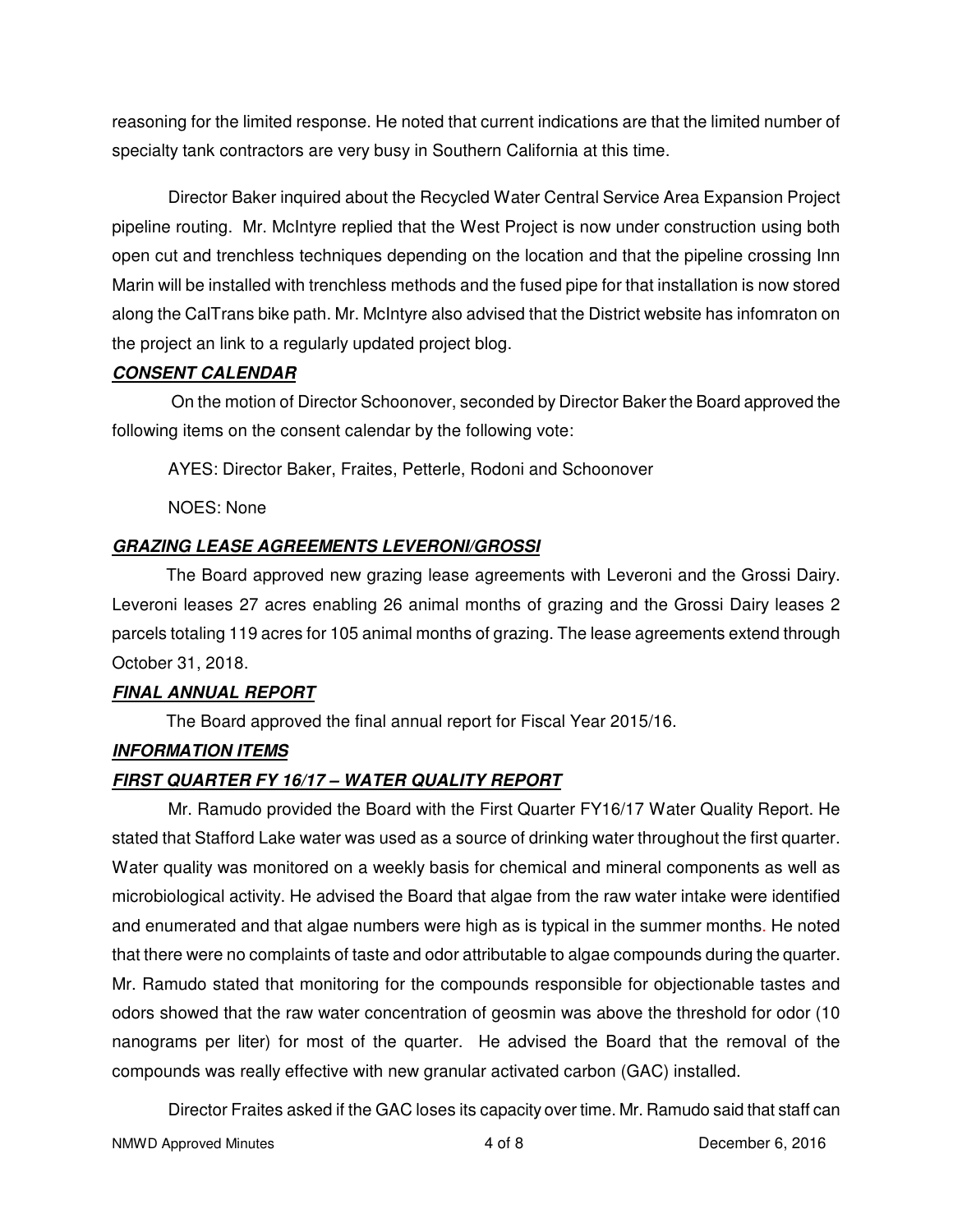see its effectiveness and a certain level will trigger the need for replacement. He stated that the material reaches a steady state of taste and odor removal and that GAC usually lasts a year to 18 months.

Director Rodoni asked that the SRT report come back to the Board and that any inaccuracies therein be corrected.

 Mr. Ramudo advised the Board that of 233 samples collected in the Novato System for compliance with the Total Coliform Rule none were positive for coliform bacteria and the disinfection byproducts were very low for the quarter and well within standards of the Stage 2 Disinfection By-Product Rule.

 Mr. Ramudo informed the Board that in the West Marin Water System water was primarily sourced from Gallagher Well which was supplemented with water from the Coast Guard wells during times of higher demand. He stated that treatment was optimal throughout the quarter and finished water quality was good and that Iron and Manganese removal was excellent; neither of the metals were detected in the treated water. He advised the Board that there were 22 samples collected for routine monitoring and compliance with the total coliform rule and none of the samples were positive for coliform bacteria. Mr. Ramudo stated that chlorine residual concentrations throughout the Pt. Reyes distribution system were good and that disinfection byproducts decreased from last quarter and were relatively low.

Mr. Ramudo advised the Board that another round of lead and copper monitoring at customer taps was completed in July. He stated that the results were good with both lead and copper concentrations at the 90<sup>th</sup> percentile falling below the federal action level. He noted that lead was detected in two homes as a result of lead leaching from household plumbing fixtures. He advised the Board that staff performed extensive testing for these customers in an effort to help them correct plumbing issues that are contributing to lead leaching into the water in their homes.

Mr. Ramudo advised the Board that in California the potable water service permit will be amended to include required lead testing at up to 5 locations of schools in the District. He advised the Board that staff offered this testing to Novato Unified but they did not respond to the offer. He stated that water districts must comply within 90 days and that the order will be issued December  $20^{\mathsf{th}}.$ 

Director Fraites asked if the State will be notifying the schools. Mr. Ramudo replied that the State has informed water systems and they will inform the schools beginning December  $20<sup>th</sup>$ . Mr. DeGabriele advised that the District is being more proactive and going to write to the school district to assure the district that North Marin is ready and able to perform the testing.

NMWD Approved Minutes **NAMW 5 of 8** December 6, 2016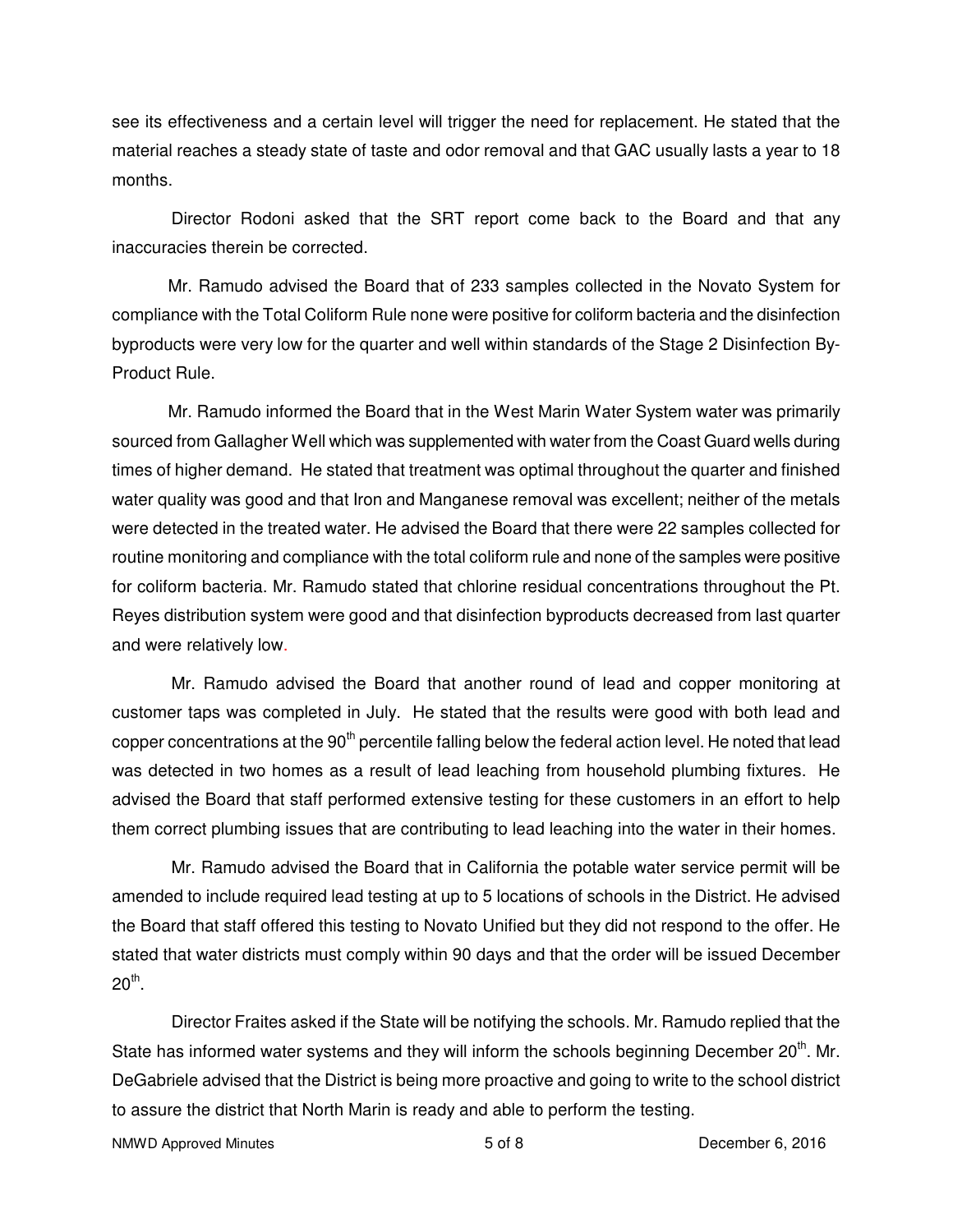#### **NBWRA BOD UPDATE**

Mr. McIntyre provided a summary of the North Bay Water Reuse Authority meeting and stated that they are trying to get the budget amended to assure required funding is available through the rest of the fiscal year. He stated that there are differences of opinions on new allocations and that increasing Phase 1 member agencies costs could be an option. Mr. McIntyre stated that costs that are currently being proposed are no more for the District than those previously budgeted and staff recommends the Board vote in the affirmative for the budget augmentation.

## **NBWA MEETING – DECEMBER 2, 2016**

Director Baker advised the Board that he attended the North Bay Watershed Association meeting on December 2<sup>nd</sup> and that the presentation regarding Pharmaceuticals and Contaminants of Concern was very interesting and resulted in some spirited questioning and dialogue among the NBWA members.

## **TAC MEETING – DECEMBER 6, 2016**

Mr. DeGabriele provided the Board with a summary of the Technical Advisory Committee meeting held yesterday. He stated that the water supply on the Russian River is in good shape and that there was conversation on the water conservation framework. He informed the Board that the Sonoma County Water Agency is looking into how to get approval for Forecast Informed Reservoir Operations and may broaden the outreach with other states.

Mr. DeGabriele informed the Board that Laurie Gallian was not reelected to City of Sonoma Council and was the Vice-Chair of WAC and that in February they will vote for new Vice-Chair.

## **INFORMATION REGARDING APPOINTMENT TO FILL PROSPECTIVE NMWD BOARD VACANCY**

 Mr. DeGabriele provided the Board with information regarding an appointment to fill the upcoming District Board Vacancy. He stated that Director Rodoni, has been elected to the Marin County Board of Supervisors, and intends to resign from the NMWD Board at the December  $20<sup>th</sup>$ meeting. He stated that once the Board accepts Director Rodoni's resignation they will have 60 days to appoint a successor. He noted that the successor will serve until the next District election in November 2017 and whoever is elected next November will serve the remaining period (2 years) of Director Rodoni's current term.

 President Petterle requested that more time be provided for the potential Board Vacancy candidate interviews and suggested a special meeting be scheduled for January 31.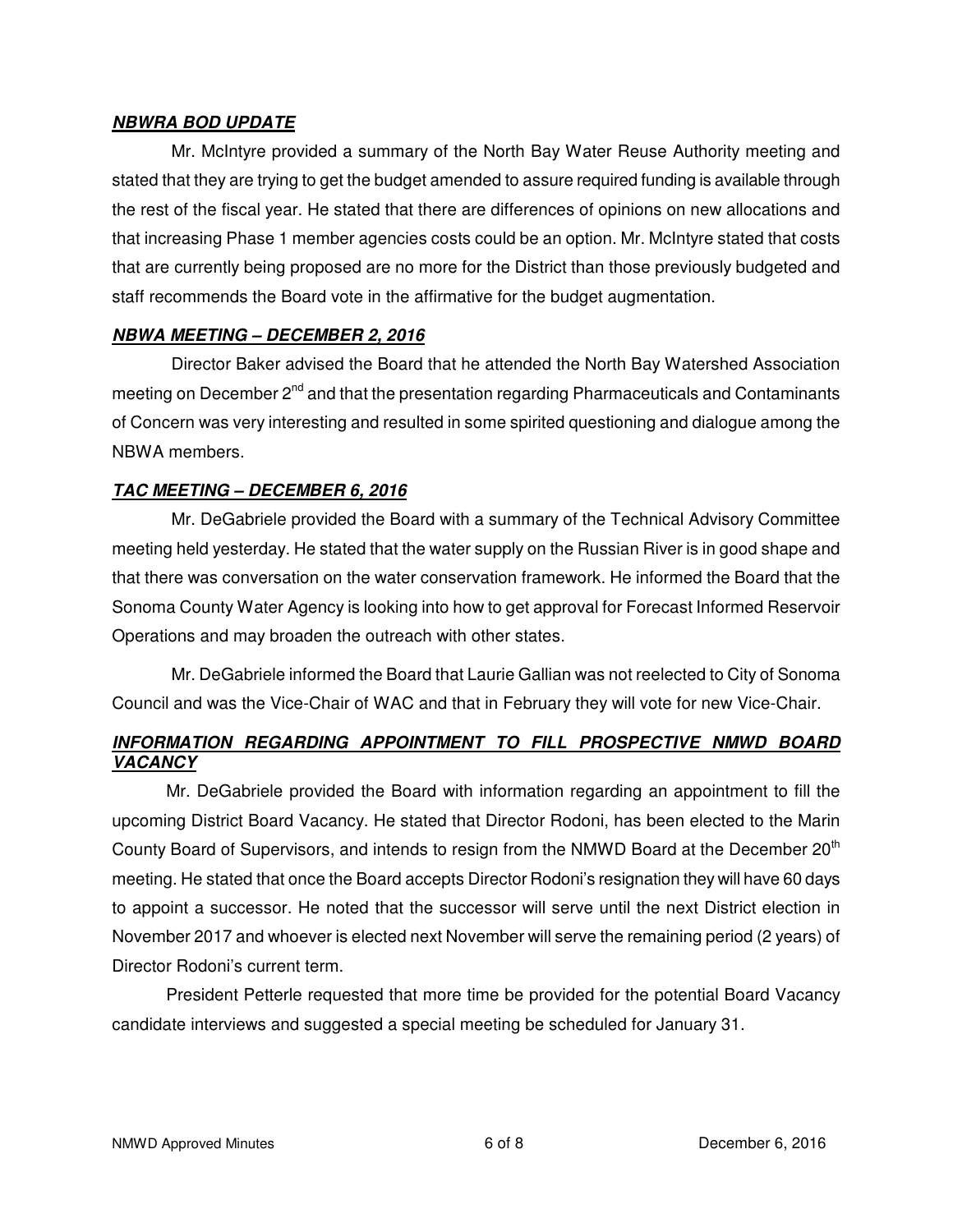## **PUBLIC REVIEW DRAFT: MAKING WATER CONSERVATION A CALIFORNIA WAY OF LIFE**

 Mr. DeGabriele provided the Board with a PowerPoint presentation provided at the ACWA Conference regarding the framework for Making Water Conservation A California Way of Life. He advised the Board that the State of California is proposing to set water budgets for each retail water supplier based on local water supply conditions, landscape area and population. He noted that it's very comprehensive and a top down approach which will be implemented over the next two years with full compliance expected by 2025. He advised that the intent is to drive down per capita consumption even further from the current 20% reduction by year 2020. Mr. DeGabriele informed the Board that comments on the framework are due by December 19<sup>th</sup> and the State Board is expected to finalize the proposal by January  $10^{th}$ .

#### **MISCELLANEOUS**

The Board received the following miscellaneous information: Disbursements, AMI Pilot Program Letter, ACWA Outreach Winner, and Katie Young HR Management Certificate.

President Petterle offered his congratulations to Katie Young on completing the classwork and obtaining her HR Management Certificate. The other Board members concurred wholeheartedly.

The Board received the following news articles: Novato water meter reader fakes data, customers' bill spike, North Marin apologizes for water bill errors, Dam bypass spells victory for Russian River salmon, and Lazy water district employee fired.

Director Baker inquired about the response to the meter reader incident. Mr. DeGabriele stated that customers were pleased to know the District took responsibility and were more understanding as a result. He stated that the front office staff did a marvelous job fielding calls and assuring customers that there bills would be adjusted.

The Board also received the following miscellaneous item at the meeting: Wiley Price & Radulovich LLP Notice of Fee Increase. Certificates of Excellence for laboratory proficiency testing. Review of Public Review Draft Memo.

Mr. Ramudo advised the Board that the certificates they received at tonight's meetings were a reflection of the District laboratory's work complying with the quality assurance program. He stated that 100% of the blind samples were accurate for all constituents.